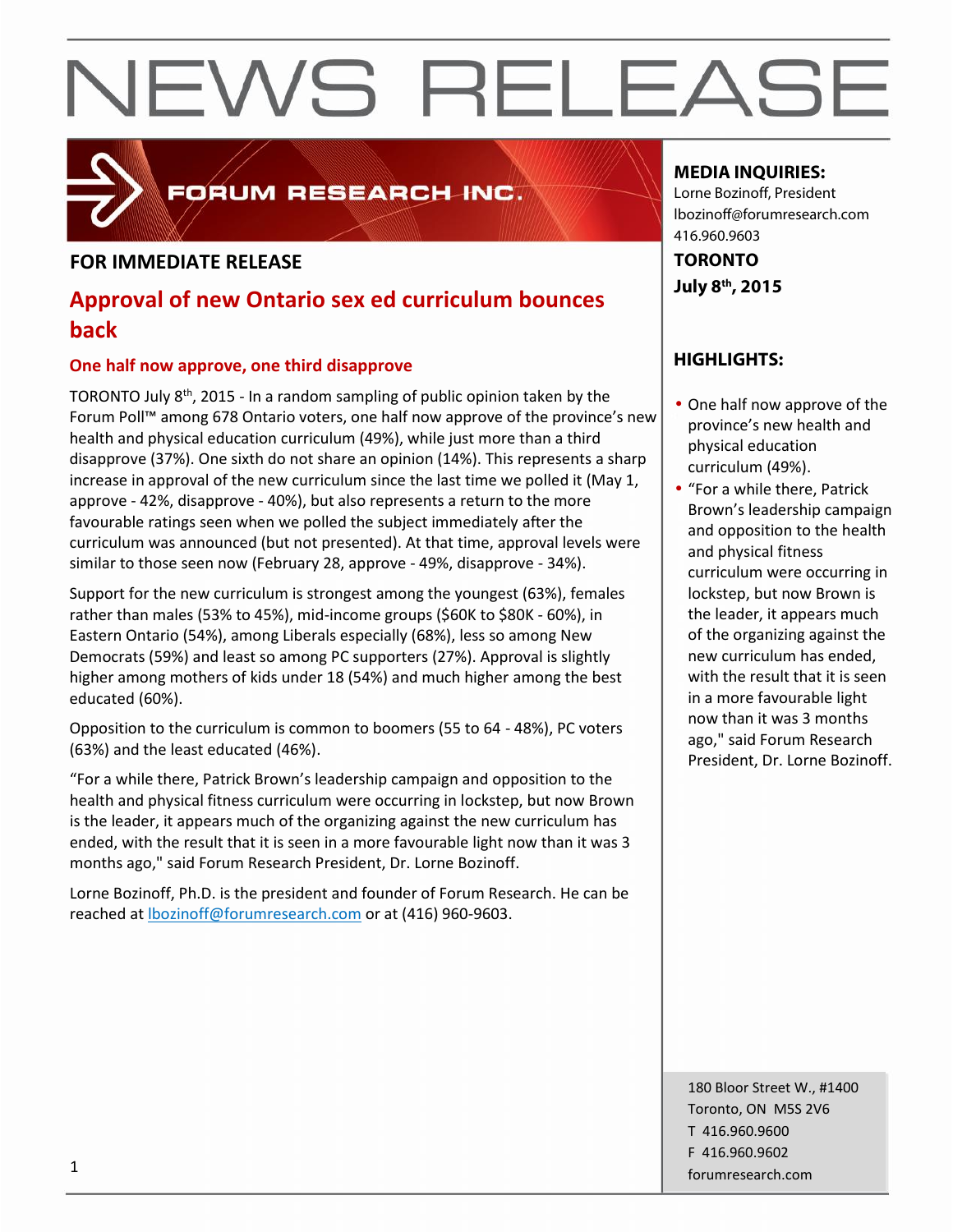# NEWS RELEASE

### **Methodology**

The Forum Poll™ was conducted by Forum Research with the results based on an interactive voice response telephone survey of 678 randomly selected Ontarians 18 years of age and older. The poll was conducted on June 25 to July 5, 2015.

FORUM RESEARCH INC.

Results based on the total sample are considered accurate +/- 4%, 19 times out of 20. Subsample results will be less accurate. Margins of error for subsample (such as age, gender) results are available at www.forumresearch.com/samplestim.asp

Where appropriate, the data has been statistically weighted by age, region, and other variables to ensure that the sample reflects the actual population according to the latest Census data.

This research is not necessarily predictive of future outcomes, but rather, captures opinion at one point in time. Forum Research conducted this poll as a public service and to demonstrate our survey research capabilities. Forum houses its poll results in the Data Library of the Department of Political Science at the University of Toronto.

With offices across Canada and around the world, 100% Canadian-owned Forum Research is one of the country's leading survey research firms. This Forum Poll™and other polls may be found at Forum's poll archive at www.forumresearch.com/polls.asp

#### *New Sex Education Curriculum Approval - Trending*

| ℅                 | July 8 <sup>th</sup> , 2015 |     | May 1st, 2015   February 28th, 2015 |
|-------------------|-----------------------------|-----|-------------------------------------|
| Sample            | 678                         | 912 | 996                                 |
| Approve           | 49                          | 42  | 49                                  |
| <b>Disapprove</b> | 37                          | 40  | 34                                  |
| Don't know        | 14                          |     | 17                                  |

#### **MEDIA INQUIRIES:**

Lorne Bozinoff, President lbozinoff@forumresearch.com 416.960.9603

**TORONTO July 8th, 2015**

180 Bloor Street W., #1400 Toronto, ON M5S 2V6 T 416.960.9600 F 416.960.9602 forumresearch.com 2